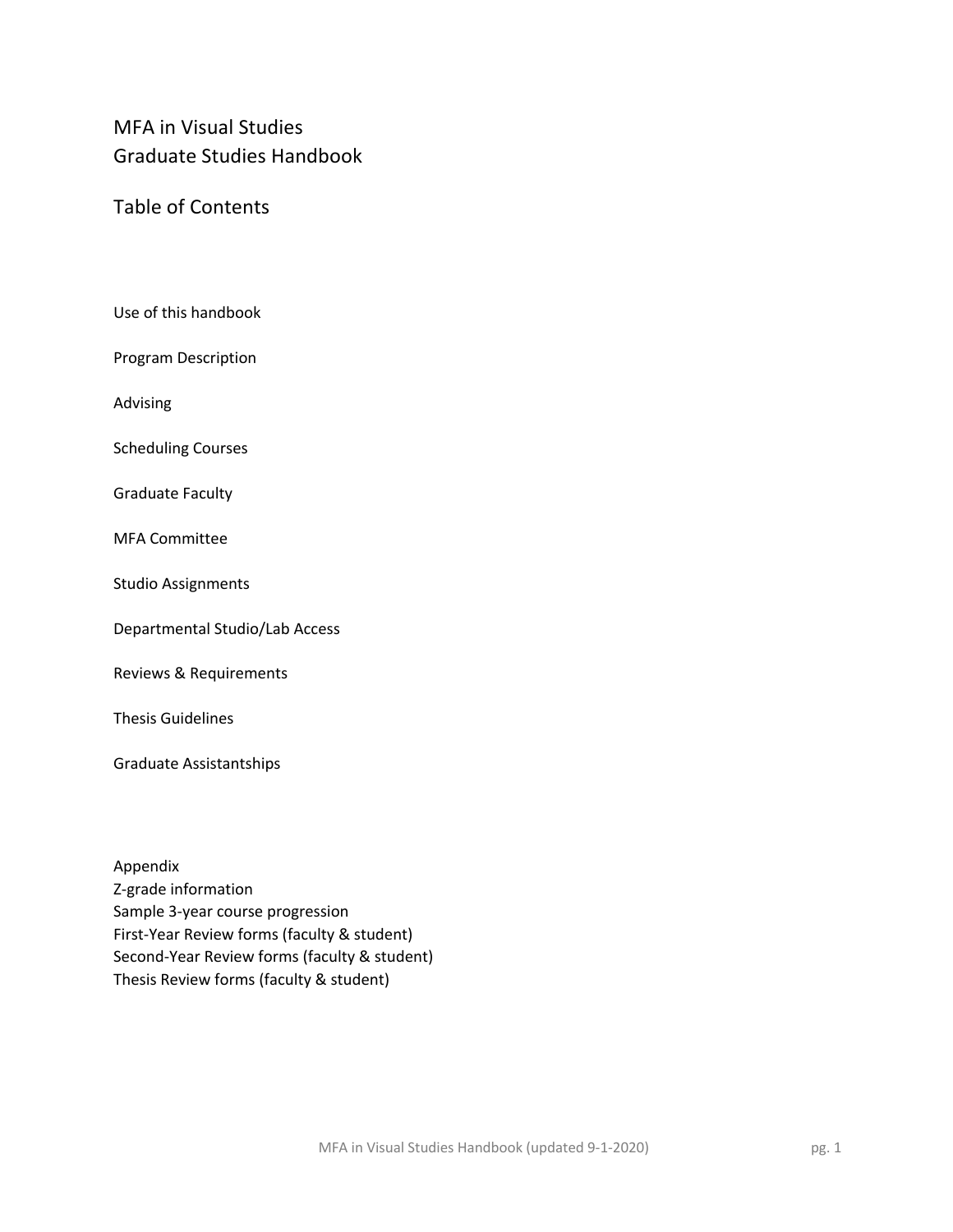### Use of this handbook

The procedures that follow are a summary designed to assist graduate students pursuing the MFA in Visual Studies. They're offered as a guide for planning and fulfilling the requirements for the graduate degree.

Graduate students should familiarize themselves with the policies and regulations outlined not only within this handbook but the Graduate Catalog as well. The Graduate Catalog can be found on the Missouri State University web site.

Faculty may find this handbook helpful in outlining on-going, standard procedures/reviews.

This is a "living document" and may be updated frequently. Please ensure you have the most up-to-date copy. A current copy will always be available from the Art & Design web site: http://art-design.missouristate.edu/mfa/docs/handbook.pdf .

## Program Description (from the graduate catalog)

Advanced study in Visual Arts and Design with an emphasis placed on the student's individual research. The curriculum is specifically designed to be flexible to meet the individual research needs within contemporary, traditional and interdisciplinary approaches and media. The Department of Art and Design offers a wide range of facilities including graduate studios.

A variety of students with differing backgrounds and research interests is considered an important factor in the development of a scholarship community with an interest in developing original research.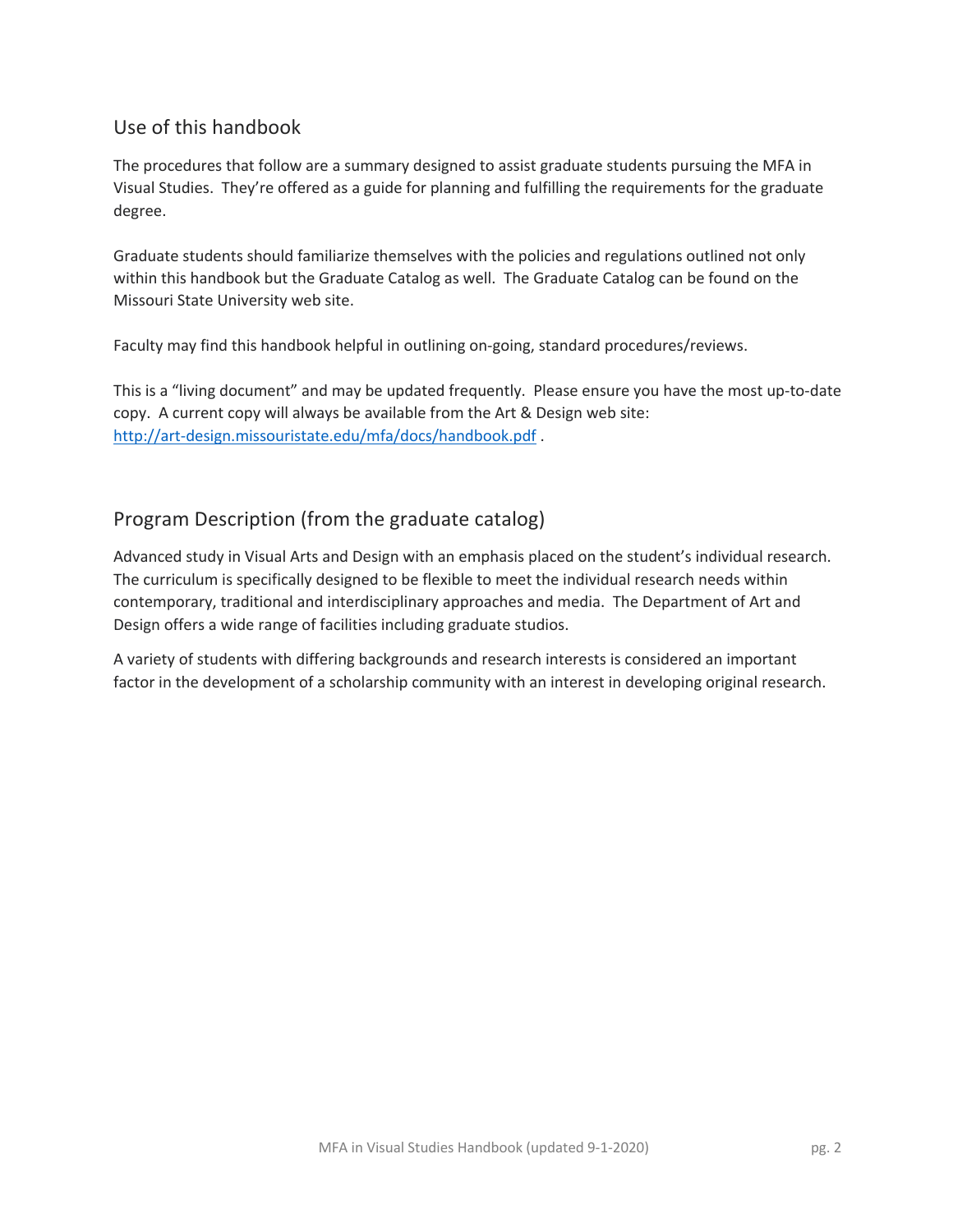## Advising

Admitted students are expected to have the appropriate background to handle graduate instruction in studio art and/or design. If a deficiency is determined or revealed through the course of study, undergraduate coursework may be required before taking additional graduate courses.

The MFA candidate must earn a minimum of 60 hours to complete the degree. The Graduate Catalog has the complete, up-to-date degree requirements and course descriptions. A copy of these and example of a standard course-progression schedule are included in the appendix of this document.

The student and the major advisor will plan an individual program of study so that the student can meet his/her research needs within contemporary, traditional and interdisciplinary approaches and media. Major advisors are typically the faculty teaching the students' Directed Studies courses; incoming students are automatically assigned the Graduate Coordinator as their major advisor.

Every semester students need a release from their advisor in order to register for classes. A review of the program of study will occur before each registration period.

During the Second-Year Review, taken in what is typically the third semester of a full-time student's progression, a major advisor is declared by the student as part of the process and that status typically remains intact through the Thesis process. Any change in a student's major professor needs approval by the Graduate Coordinator.

## Scheduling Courses

Students should check the on-line schedule for available classes as soon as it becomes available each semester to start planning their next semester coursework. This projected course schedule will also impact TA and GA assignments and the Graduate Coordinator will want to have this information as soon as it is available.

Dates for registration are available on the Registrar's web site. Many of the graduate courses require permission of the instructor. Students will need a registration release from their advisor before registering each semester. A review of his/her program of study should be conducted each semester.

Contact the Graduate Coordinator if there are any scheduling conflicts or in the case of registration difficulties.

### Graduate Faculty

Only Graduate Faculty can teach 600-level or above courses. Graduate Faculty are faculty who have applied for and who have attained graduate faculty status. These are research-based appointments, faculty within the department and across the university approve the applications based on the criteria set by the department. Graduate faculty appointments are an on-going process.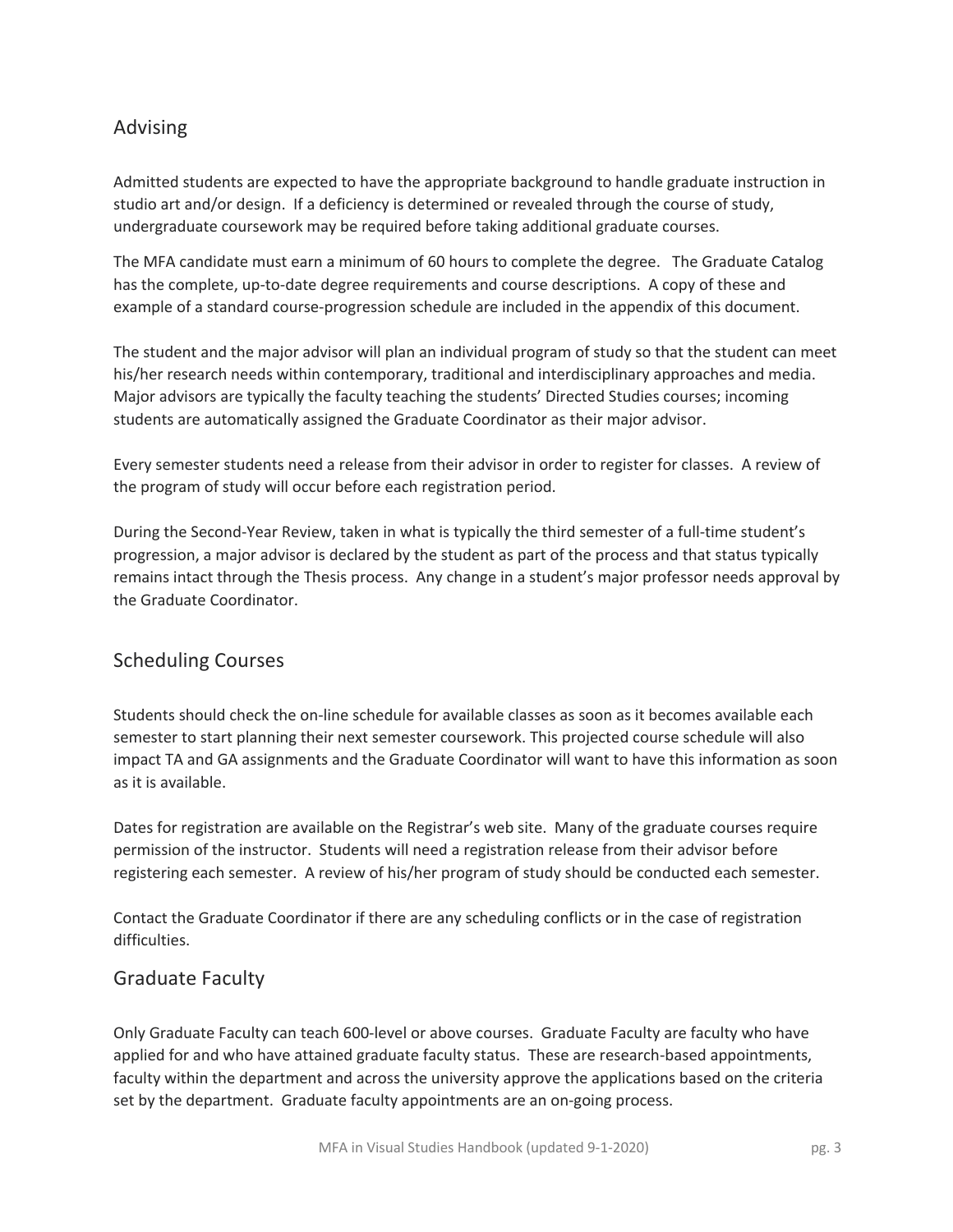Graduate faculty in the department, as of the date of this document's publishing:

Joshua Albers, Deidre Argyle, Fatih Benzer, Carolyn Cardenas, Keith Ekstam, Dr. Billie Follensbee, Jacek Fraczak, Sharon Harper, Marcus Howell, Kevin Hughes, Colby Jennings, Dr. Catherine Jolivette, Dr. Mitzi Kirkland-Ives, Sean Lyman, Sarah Perkins, Eric Pervukhin, Jina Seo, Amanda Smith, Gwen Walstrand, Bruce West, Sarah Williams, Dr. Steve Willis, Vonda Yarberry

Contact the Graduate Coordinator if you have an interest in studying with a faculty member not listed above. The application process might be already underway.

### MFA Committee

The MFA Committee is a comprised of faculty who are charged with overseeing and guiding the development of the MFA program. This committee is also the core committee for making recommendations for admission into the program. Additional faculty will be brought in if the student's research interests appear to fall outside of the disciplines represented by the appointed committee.

### Studio Assignments

Studios are intended to be used by the student for the development of his/her work for the degree program. Studios are assigned by the Graduate Coordinator, based on the available spaces in the department. Initial assignments are based on the following:

- 1. The nature of the student's intended work and how the physical characteristics of the space support this work
- 2. Seniority among students
- 3. Proximity to big equipment within the department (such as kilns) that the student plans to use in their work
- 4. Proximity or pairings with other graduate students who could act as mentors to first or second year graduate students.

If these circumstances change or the spaces are inappropriate in any way, contact the Graduate Coordinator.

Students will be assigned a studio for a maximum of six semesters, taking into account the program is 60-hours, and designed to be completed within three-years.

Students are responsible for returning the studio to the original state in which it was assigned: clean and freshly painted. Paint and supplies will be provided. Students must be prepared to vacate the studio space within 7 days of the last day of classes or make alternative arrangements with the Graduate Coordinator.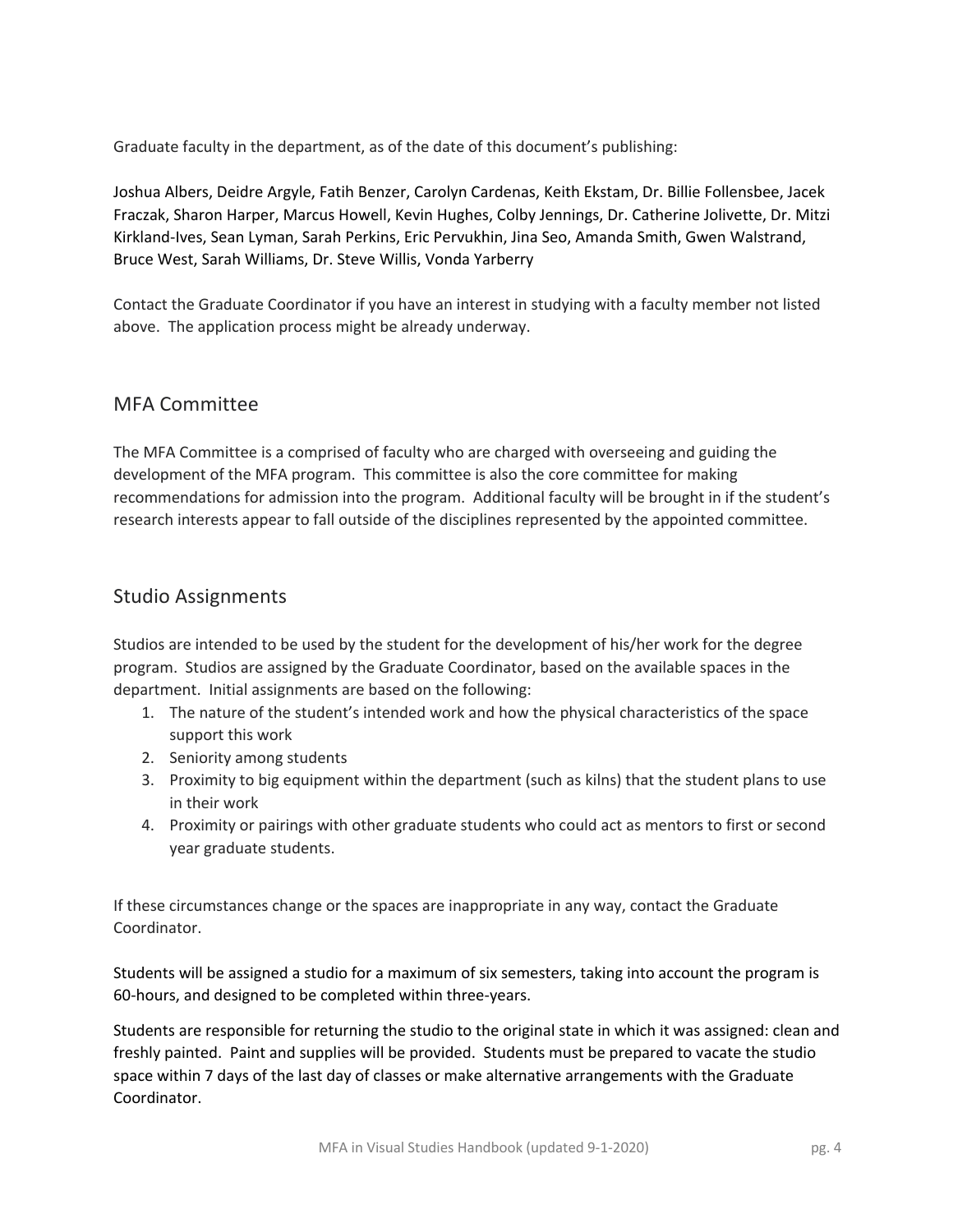Students will be issued keys for their assignment studio spaces and have 24-hour building access.

Computers may be provided to Graduate Students for their studio use but only on a case-by-case basis, as they are available. They will be assigned based on the best configuration of what's available for the work being undertaken by the student. There are no guarantees adequate computing can be accomplished on these computers within private studios. Best access to highest performing resources will be found in the communal computer labs. You may request after-hours access to the labs via the Graduate Coordinator.

Computers must be checked out and returned through the Distributed User Support Specialist. The deadline for return of a computer is July 1.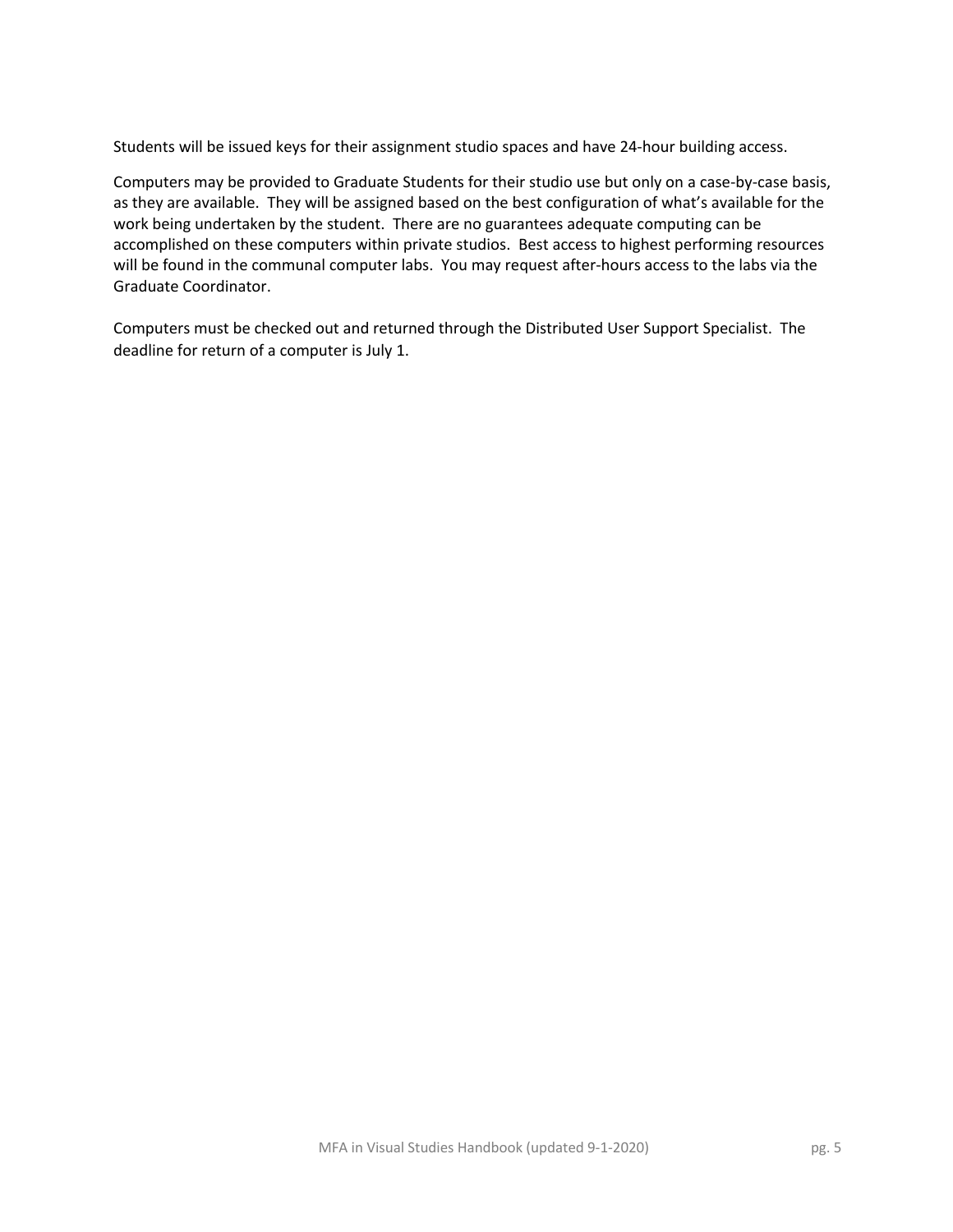## Departmental Studio/Lab Access

Students will have access to all departmental facilities, but scheduled use will be determined on a spaceby-space basis. Contact the individual faculty supervising the area or the Graduate Coordinator for information.

## Reviews & Requirements

Below is an overview of the curriculum reviews for the MFA in Visual Studies. In the following sections are descriptions of the processes. Review forms for both students and faculty are located in the appendix at the end of this document.

| Portfolio Submission Requirement | end-of-each-semester                                            |
|----------------------------------|-----------------------------------------------------------------|
| First-Year Review                | end of the semester that Art 702 Directed Studies is undertaken |
| Second-Year Review               | within the semester that Art 703 Directed Studies is undertaken |
| Second-Year Probationary Review  | within the semester that Art 704 Directed Studies is undertaken |
| <b>Thesis Review</b>             | during the second semester of Art 799 Studio Thesis             |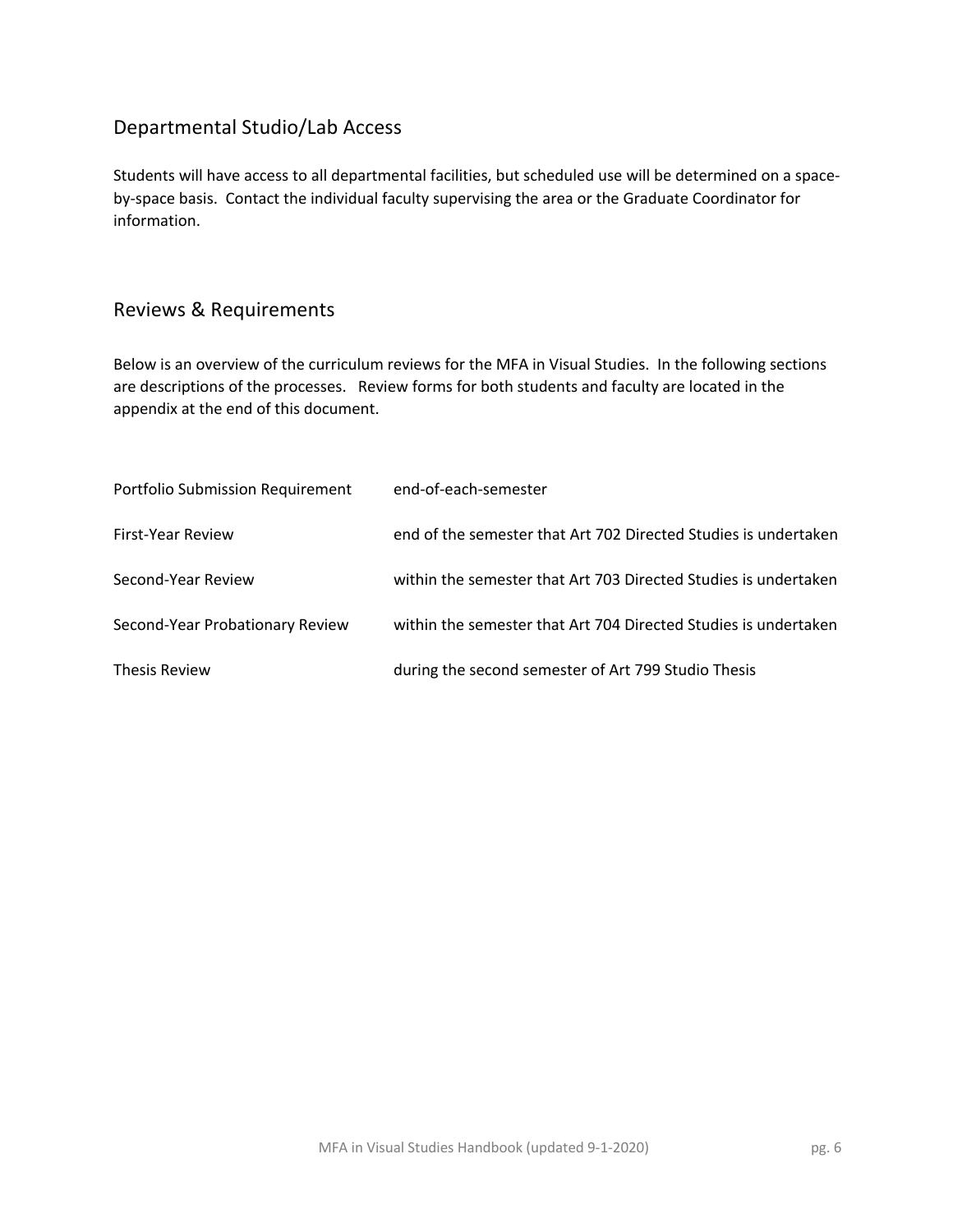## Portfolio Submission Requirement

The purpose of this requirement is to form an on-going library/archive of materials that represents the MFA in Visual Studies program.

Process

Every semester a student is enrolled in the Visual Studies program, he/she is required to submit documentation of at least one work completed or in-progress that semester.

Each represented work submitted must have a written statement accompanying it. The statement will describe the work being documented, the processes used to create it, and the significance of the work to you, the artist and your developing body of work.

Documentation of the work must be in digital format. Documentation in the form of still images must be at least 300 dpi and 7200 x 7200 pixels; video must be at least 1080p (1920x1080, 29.96 fps); sound must be AIFF, uncompressed.

Any variation to the above format must be approved by the Graduate Coordinator.

Files must be submitted to the Graduate Coordinator before the end of the final exam period or your university record will show an encumbrance, which will keep you from enrolling in future semesters and halt any release of official transcripts.

Unless the student specifies otherwise, this documentation may be used for promotional purposes for the university, in print or on-line.

The Graduate Coordinator is available to answer questions.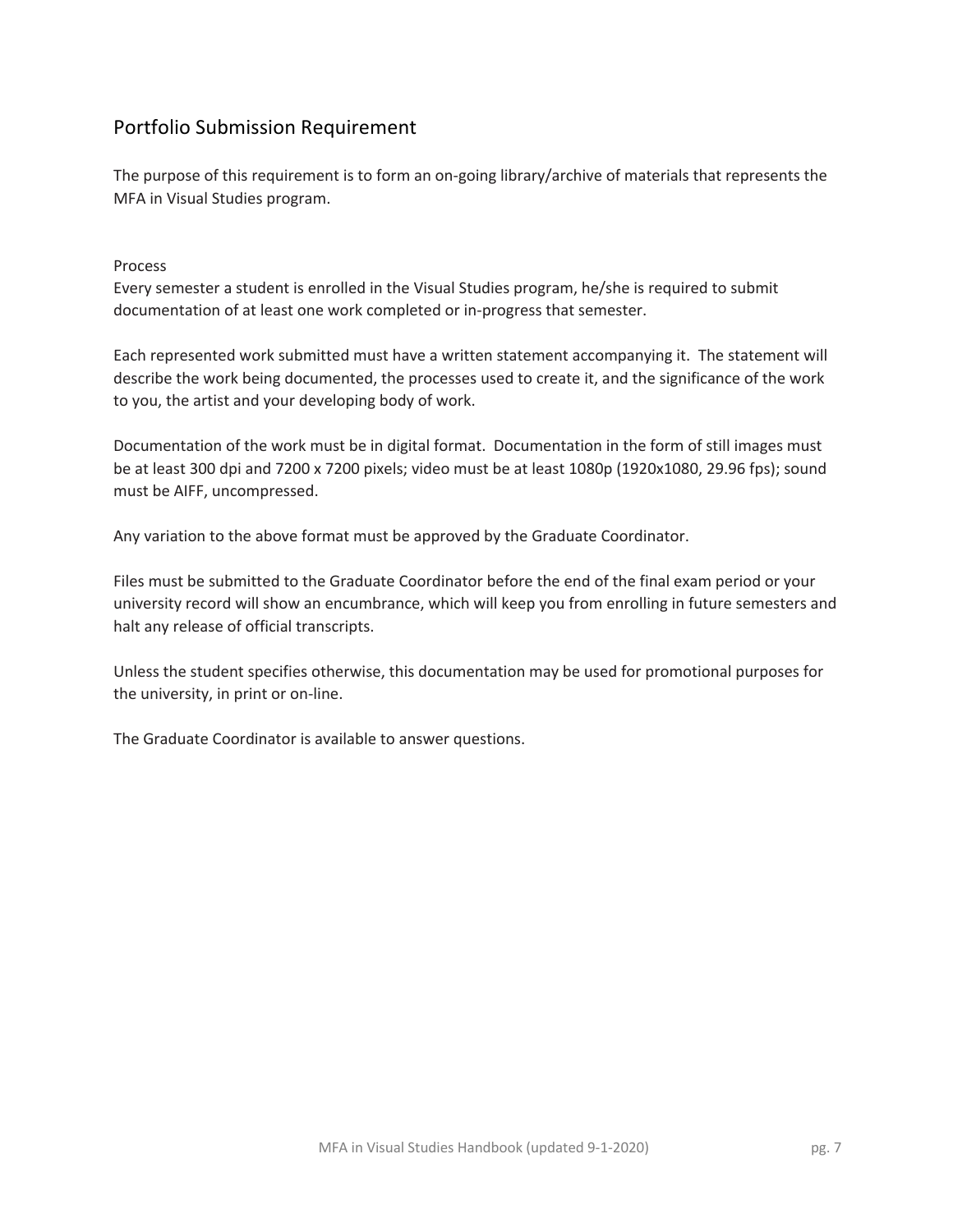### First-Year Review

The purpose of this review is for students to reflect on the overall development of their course of study. The collected materials will be used by faculty to help guide the students along their individual curricular paths, towards the ultimate goal of the thesis. Feedback from faculty will be provided to the student after the review. In addition, the review will also be used to gauge the program's level of effectiveness as part of the department's on-going assessment process.

#### Process

This review occurs towards the end of the semester that Art 702 Directed Studies is undertaken. The Graduate Coordinator will announce the deadline for all reviews within the first two weeks of the beginning of every semester.

Completion of this review is required for matriculation within the program. The format and instructions for submitting student materials are located in the appendix of this document.

Once the Graduate Coordinator has collected the review materials from the students, he/she will make them available on a departmental server for distribution to faculty involved in the review process. Instructions to faculty will be included at the announcement of the review process. Faculty review forms are also included in the appendix of this document.

The Graduate Coordinator will compile and submit the information for assessment documentation in accordance to the departmental plan. The Graduate Coordinator will schedule a meeting with individual students to relay a summary of the faculty feedback and to incorporate that information into the ongoing discussion about the student's direction and course of study.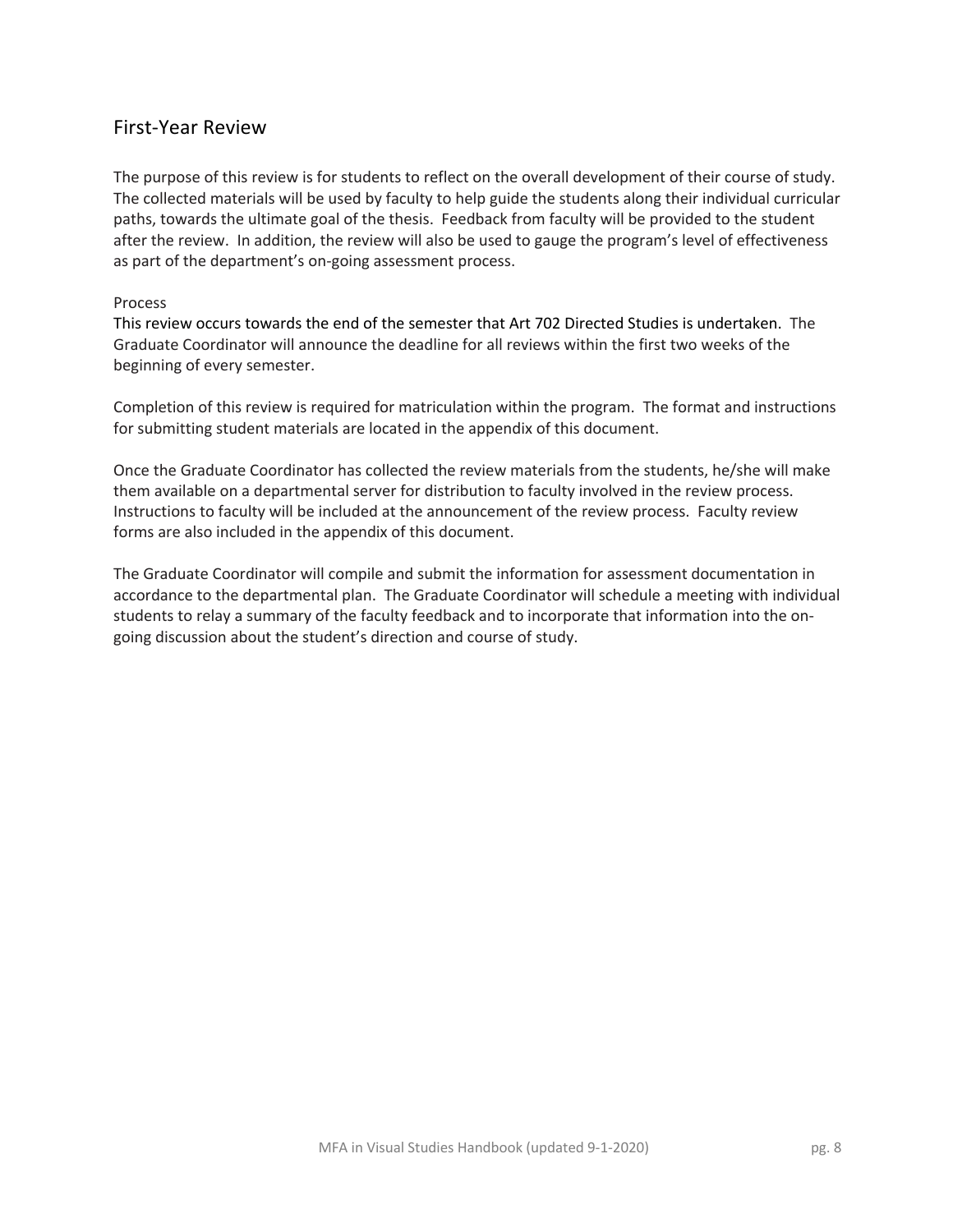### Second-Year Review

The purpose of this review is to assess individual students are making satisfactory progress within the degree program. Completion of this review is required for matriculation within the program.

If a student receives a 'satisfactory' rating, he/she continues to prepare for the final thesis review. If a student receives a 'probationary' rating, the review will be re-administered within the following semester. The student must show improvement to a 'satisfactory' rating within that time period or receive a 'non-satisfactory' rating. A 'non-satisfactory' rating will result in the student being dropped from the program.

Students will be rated: satisfactory, probationary, non-satisfactory based on the following criteria:

- + progress towards a focused direction of study, ultimately leading to a significant body of work
- + progress towards building professional competence/depth of knowledge within their field of study
- + developing understanding within their field of study
- + ability to think independently
- + ability to integrate and synthesize information associated with their field of study
- + awareness of current issues and developments that are influencing their field of study
- + ability and potential for expansion and evolution of their field of study
- + capabilities in the creation, dissemination, documentation of their work within the field of study
- + effective communication skills

#### Process

This review occurs within the semester that Art 703 Directed Studies is undertaken. The Graduate Coordinator will announce the deadline for all reviews within the first two weeks of the beginning of every semester. The format and instructions for submitting student materials are located in the appendix of this document.

#### Committee selection

Each student will choose three faculty he/she feels know his/her work best and/or those that he/she feels can provide the most valuable feedback towards his/her research development. Two of the three faculty must be faculty from the Art & Design Department, the third member of the committee can be from another department within the University. The Graduate Coordinator is automatically the fourth member of the committee.

Soon after the student has submitted the completed Second-Year Review form to the Graduate Coordinator, the date and location of the review will be announced. After the date has been announced, the student will initiate a meeting with the Graduate Coordinator to discuss how best to prepare the work, based on the location and equipment available for the review.

#### Major advisor/major professor selection

One of these faculty members chosen for this review must be named the student's "major advisor" with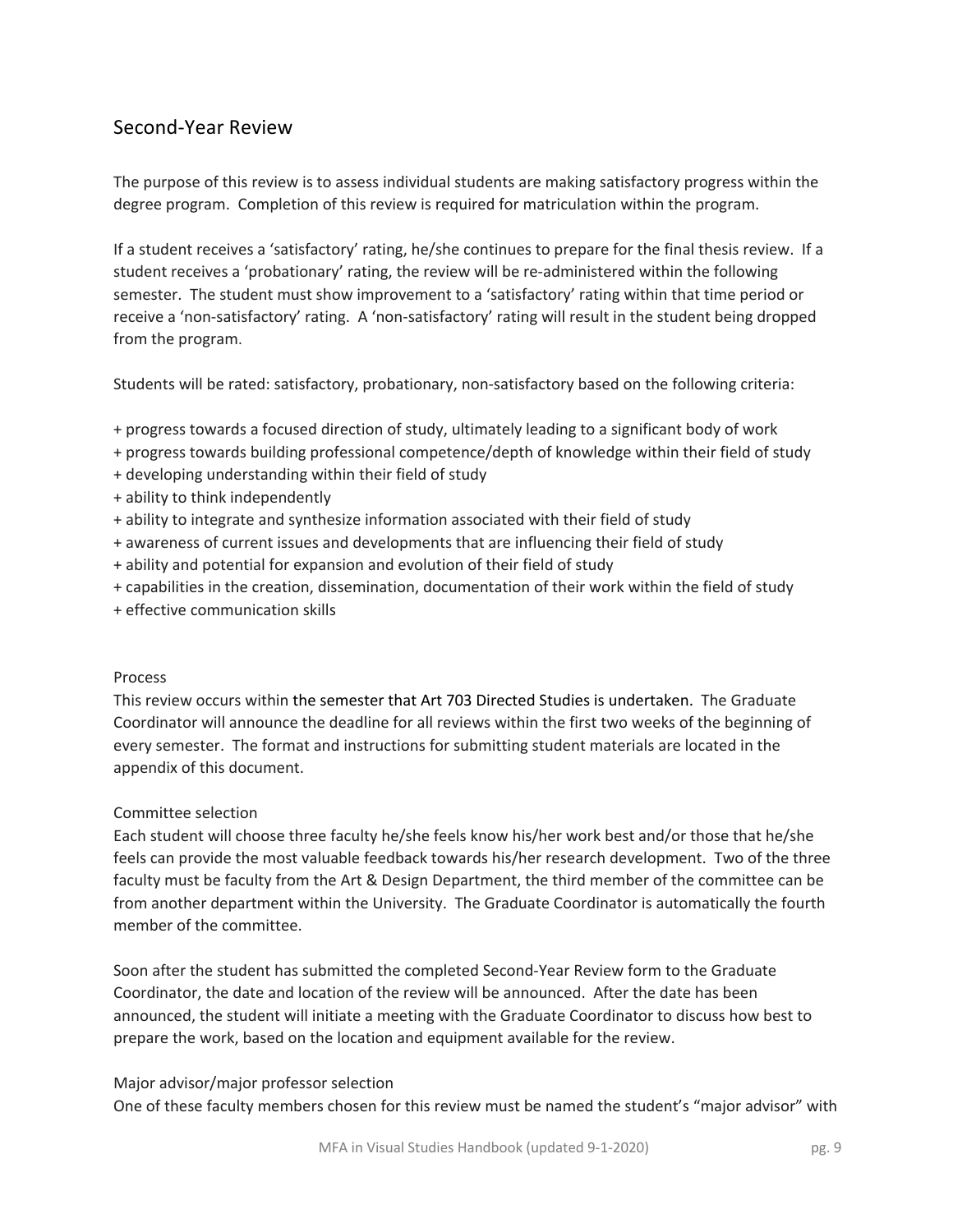the intention that this role and title extend through the student's Thesis Review. The major advisor must be a member of the Art & Design Department. Changes to the student's designation of major advisor must receive the approval of the Graduate Coordinator.

#### Review

During the review the student will present his/her work. Faculty will participate in the critique of the work and engage in discussion over the work's development and direction.

#### Review results

Once the Graduate Coordinator has collected the completed review forms from the faculty, he/she will compile and submit the information for assessment documentation in accordance to the departmental plan. The Graduate Coordinator will compile a summary of the faculty feedback for the student's major advisor. The major advisor will then schedule a meeting with student to relay the results and to incorporate that information into the on-going discussion about the student's direction and course of study.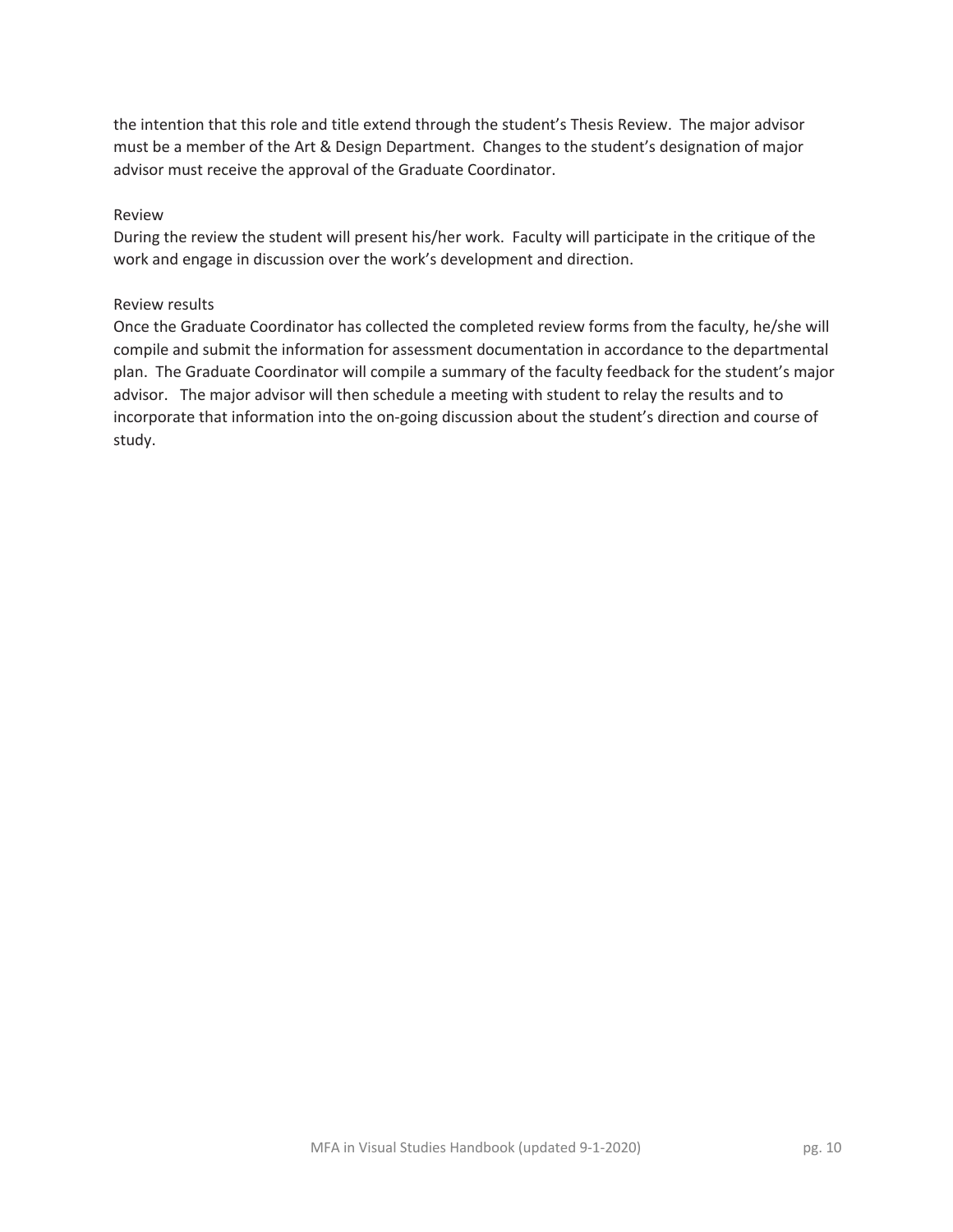### Thesis Review & Guidelines

The purpose of this review is to determine whether the student has satisfactorily completed the thesis requirements within the degree program. This review takes into consideration the exhibition, the written thesis document, the thesis documentation and the thesis defense.

If a student receives a 'satisfactory' rating, he/she will receive the recommendation of the committee to award the degree. A 'non-satisfactory' rating will result in the student being dropped from the program.

Students will be rated 'satisfactory' or 'non-satisfactory' based on the following criteria:

- + focused and significant body of work within their discipline(s)
- + demonstrated professional competence/depth of knowledge within their discipline(s)
- + understanding within their discipline(s)
- + ability to think independently
- + ability to integrate and synthesize information associated with their discipline(s)
- + awareness of current issues and developments that are influencing their discipline(s)
- + ability and potential for expansion and evolution of their discipline(s)
- + capabilities in the creation, dissemination, documentation of their work within the discipline(s)
- + effective communication skills

#### Process

This review occurs within the second semester that Art 799 Graduate Studio Thesis is undertaken. The Graduate Coordinator will announce the deadline for all reviews within the first two weeks of the beginning of every semester. The format and instructions for submitting student materials are located in the appendix of this document.

#### Committee selection

The professor of the Art799 course is considered the chair of the Thesis Committee. Students, with the help of their Thesis Committee Chair, will choose two additional faculty they feel know their work best and/or those who can provide the most valuable feedback towards their research development. One of the two additional faculty must be faculty from the Art & Design Department, the second member of the committee can be from another department within the University but must be related to the thesis. The Graduate Coordinator is automatically the fourth member of the committee.

#### Exhibition

The major component of the thesis review involves the evaluation of the thesis work being exhibited. The quality and quantity of work exhibited should be consistent with the criteria listed above. The character of this exhibition should be considered a solo exhibition, even if more than one student is exhibiting in the same space. What constitutes a "focused and significant body" must be part of the conversation with the thesis committee as these determinations vary depending on the nature and form of the works to be exhibited. The exhibit schedule and space used for the exhibition must be approved by the thesis committee. The installation of the exhibition will be the student's responsibility and must meet professional standards, for which the thesis committee will serve as guide.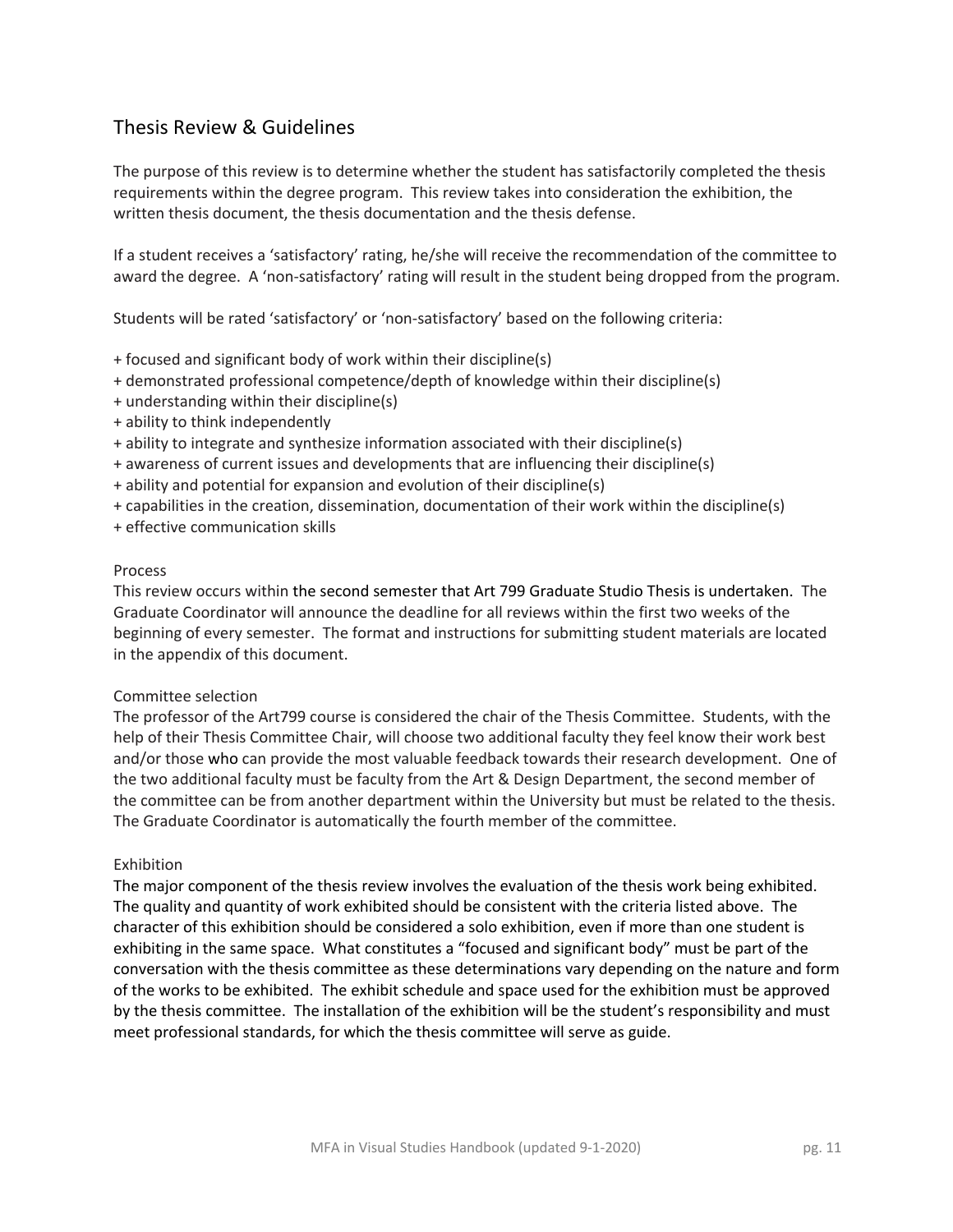#### Written document

The written thesis will serve to document the work within the thesis exhibition and to provide a narrative description of the work's development and theoretical framework, including influences, and its significance within the discipline(s). This document should include substantial visual documentation appropriate to the media. An approved template for the format will be provided the first semester the thesis work begins. Once the committee has given final approval/acceptance of the thesis, students are required to submit four, printed copies in final, approved bound form to the Graduate Coordinator (two of which are for the university library collection; one for the Art & Design Department's Visual Resources Collection; and one for the Thesis Chair); and one digital copy in approved form.

Before the end of the semester, prior to enrolling in Art799 Graduate Studio Thesis, the first draft of the abstract is due to the thesis committee along with the committee selection form; the thesis committee will return comments before the end of the semester so development can continue throughout the semester break. The published deadlines for each stage of thesis development, from abstract to final, will be available before the semester the thesis is undertaken.

#### Exhibition documentation

To serve as an archive of student work, all thesis exhibitions must be documented with high-resolution, digital photographic files depicting the work and its installation. For work not suitable for stillphotographic documentation, high-quality alternative documentation appropriate to the media is expected. Documentation must be approved by the Graduate Coordinator before the degree can be awarded.

#### Committee Chair responsibilities

The Thesis Committee Chair serves as the mentor to the student for the preparation of the written and visual thesis. The Chair should consult and meet with the student on a regular basis; coach the student through committee protocols; advise on topic selection; guide the student in the writing and exhibition process; and, assist the student with selecting faculty members to serve on the committee. The Chair should also ensure that Committee Members are familiar with committee roles and the frequency in which members review the student's work. The Chair is also expected to communicate expectations for the entire thesis submission and review process to the student.

#### Committee responsibilities

Faculty members serving on the MFA Thesis Committee are expected to help students understand the importance and expectations of each stage of the thesis process. Thesis Committee members are also expected to clearly communicate their availability to students and the Graduate Coordinator, including summer semester schedule, travel, sabbatical, and other commitments. In addition, all Thesis Committee members must respect the thesis due dates and provide feedback on drafts and revisions within timeframes specified in the Thesis Submission Schedule. While the Thesis Committee Chair has the primary responsibilities and prerogatives in scheduling the review process, is working most closely with the student and giving the most guidance, all Committee members should provide guidance throughout the course of the thesis process. Committee members also understand that while the completion of each step is ultimately the responsibility of the student, the members share the responsibility to ensure that the student knows how to do these tasks.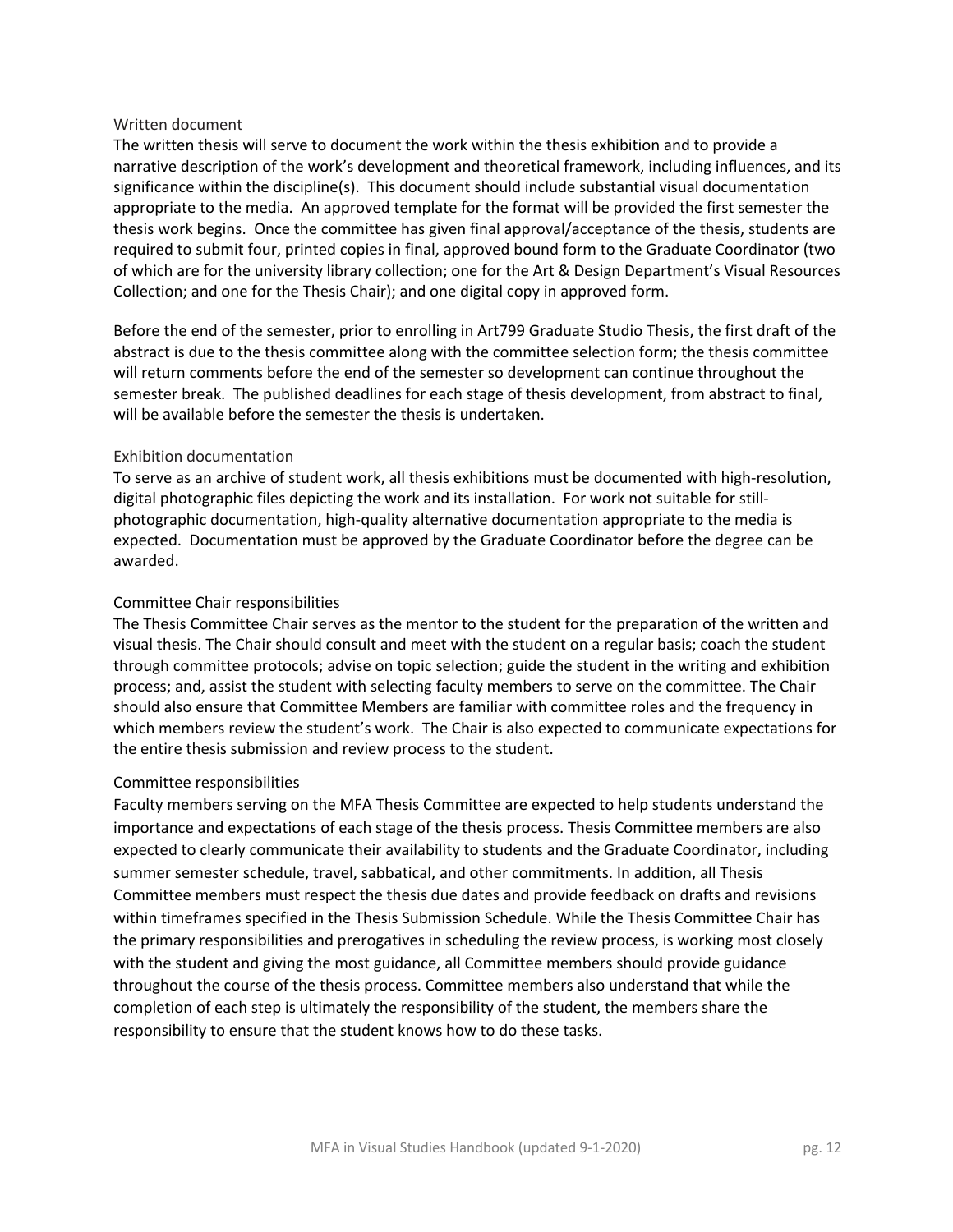#### Student responsibilities

First and foremost, students are responsible for familiarizing themselves with the thesis guidelines and processes. Each student is responsible for working with the Thesis Committee Chair to establish and meet deadlines, schedule committee meetings, secure and complete the necessary paperwork and forms, and maintain channels of communication with all Committee Members.

The student will also note that special considerations are at play with each exhibition venue. It is the student's responsibility to identify and closely adhere to the guidelines of the exhibition space where the thesis exhibition is being staged.

Ultimately, the underpinnings to a successful thesis lie in the production of an exceptional body of creative work, developed via a strong, dedicated, thoughtful and well-managed studio practice.